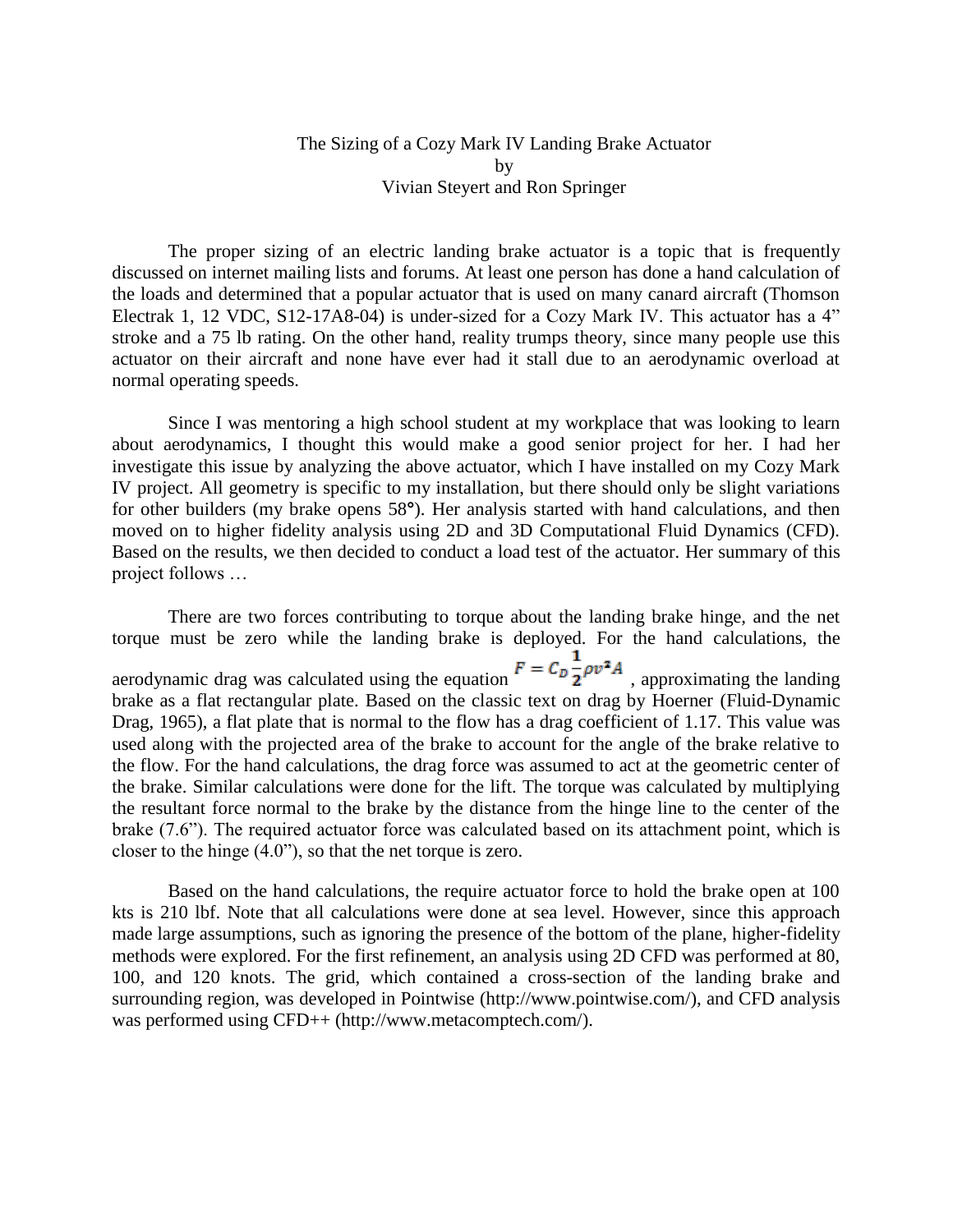

**Figure 1. Mach number plot from 2D CFD**

As can be seen in Figure 1, the speed of the air was increased as it left the trailing edge of the landing brake, and was reduced in front of the brake by the fuselage bottom. There was also a large area of slow recirculation behind the landing brake. The results were used to calculate the torque about the hinge. Following the same reasoning used in the hand calculation, this torque was used to find the force of the actuator. At 100 knots, this method gave a result of 174 lbf, a significant reduction from the hand calculations, but still higher than the rated load of the actuator. It was determined that the force of the air was not actually applied at the center of the landing brake, 7.56" from the hinge, but rather only 6.79" from the hinge, which partially explains the difference in the required force of the actuator. Equations indicate that the force of the air, and thus the force of the actuator, should be proportional to the airspeed squared. This hypothesis was tested with the three speeds used for 2D CFD. Within 1.3% error, this proportionality was found to be true, so it was concluded that in this case, it is valid to find the required forces at other speeds by scaling the result at 100 kts.



**Figure 2. Center cut of pressure (Pa) plot from 2D (left) and 3D (right)**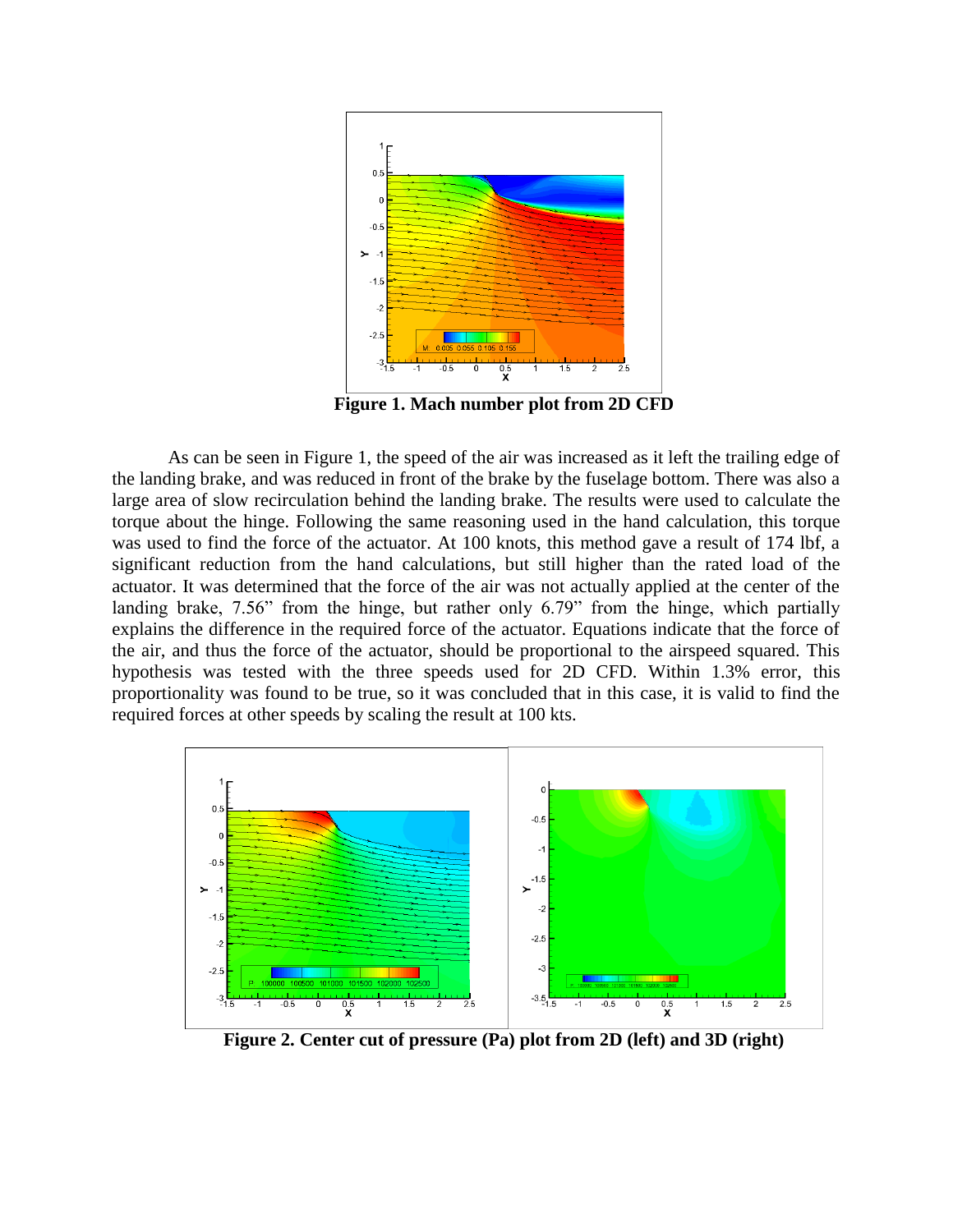To allow the air in the model to flow around the sides of the landing brake, providing a more accurate approximation for actual conditions, 3D CFD was also explored. The mesh was again created in Pointwise, with over ten million cells. The grid made use of a symmetry plane cutting through the center of the landing brake, so that only half of the landing brake and surrounding region were modeled. CFD analysis was performed using CFD++ at 100 knots. As shown in Figure 2, the results showed general similarity to the 2D solution, but with a smaller region of recirculation behind the landing brake. Using the same calculation method as for the 2D case, the actuator force was found to be 134 lbf. This was another substantial reduction, but still exceeded the rating of the actuator.

The actuator specifications list a maximum dynamic load of 75 lbf. This dynamic load is less than the required force to open the actuator fully at 100 knots, so the calculations indicated there was a possibility that this type of actuator would be unable to fully deploy the brake at 100 kts and even lower speeds, although this has not been reported by the user community. Additionally, the actuator has a static load rating of 300 lbf. If the actuator is not moving, it can withstand much higher forces. Based on the contradictory results, a test was performed on the actuator to determine its true capabilities. A load was placed on a plate above the actuator, which was then extended and retracted vertically. This was done in 5 lbf increments, and the average current was measured for each run.



**Figure 3. Average current during extension and retraction of actuator**

The user manual recommends a 6A fuse. This value was not exceeded even as the actuator out-performed its rated performance and raised loads of up to 136 lbs, which was the upper limit of testing (136 lb data is not shown in Figure 3 due to the 5 amp limit of the ammeter). This load is greater than the maximum load that would be experienced in opening the landing brake at 100 knots. As seen in Figure 3, the graph of load versus current is linear, so it can be extrapolated that the maximum load under which the actuator could open is 167 lbf with an average current during extension of 6A, which corresponds to 111 knots. In flight, the force of the actuator would vary during landing brake deployment, reaching the calculated values only as